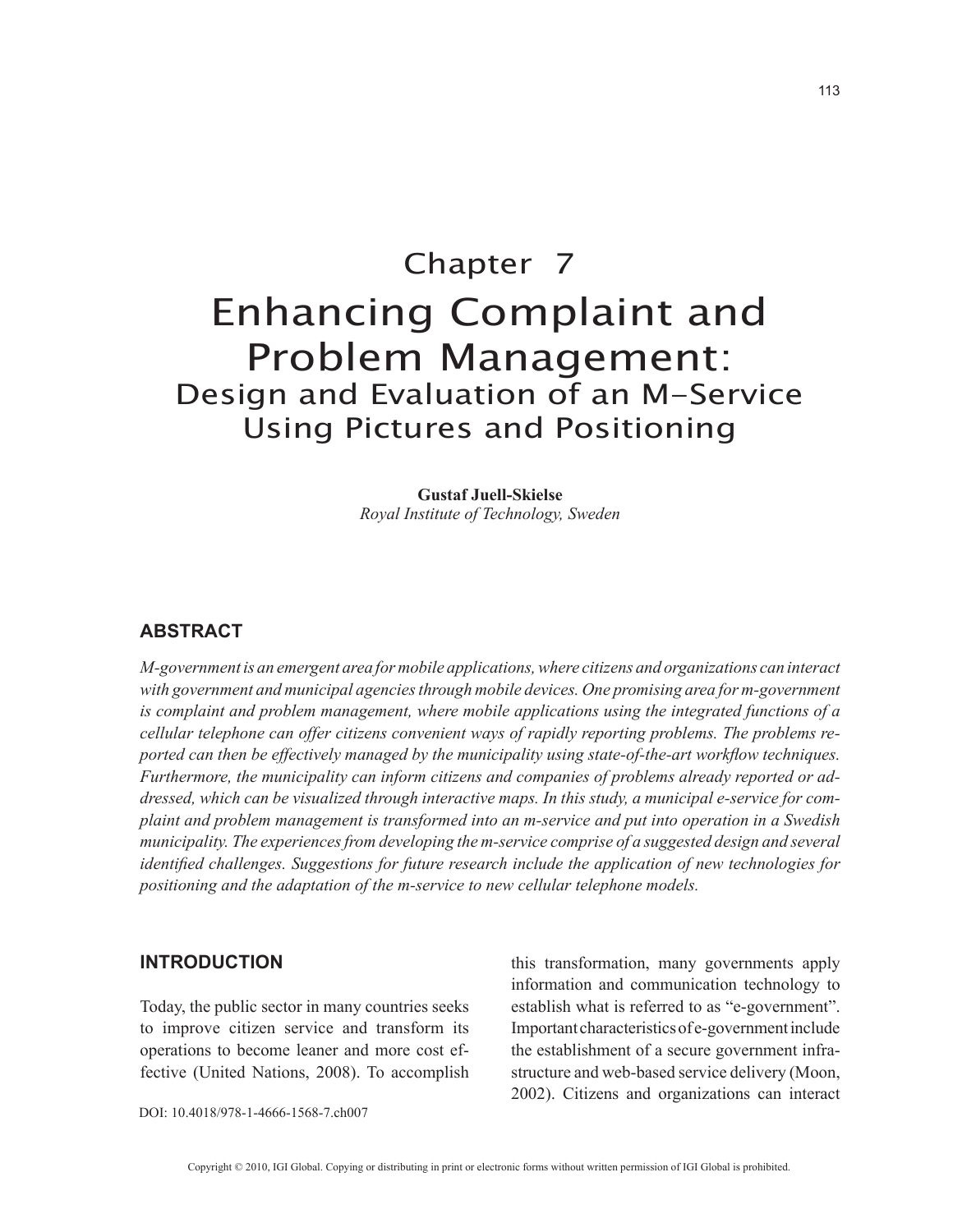with government agencies through the use of personal computers connected to the Internet. A natural extension to e-Government is mobile government, or m-government. M-government is an emergent area for mobile applications, where citizens and organizations can interact with government and municipal agencies through mobile devices. M-government supports mobility of citizens, organizations and internal operations of the governments. Mobile services will enable government agencies to be more proactive in citizen service and operations by offering citizens more choices of interaction and by providing real-time information to government officials on the move (Kushchu & Kuscu, 2004).

This study was undertaken to explore the possibilities and challenges imposed by m-government at municipal level. The intention of the study is to serve as an experience report to research. More specifically we intend to:

- Identify a widely used e-service where both citizens and municipal employees would benefit from increased mobility
- Investigate how an e-service for municipal complaint and problem management should be transformed into an m-service
- Analyze challenges when transforming a municipal e-service for complaint and problem management into an m-service

In this study a mobile service for reporting municipal complaints and problems in Sweden has been developed and evaluated. The study gives important insights in m-government on municipal level. First, complaint and problem management is identified as a promising area for municipal m-government since mobility could simplify both problem reporting and problem resolution. Complaint and problem management is also the most common e-service offered by Swedish municipalities. Therefore m-government can be introduced as a natural extension to an existing e-government infrastructure. Second, an m-service design for complaint and problem management is presented. The design was chosen to achieve a high degree of user friendliness on an ordinary cellular telephone while on the same time integrate with administrative back-office systems used by Swedish municipalities. Third, the study identifies challenges of building an m-service for complaint and problem management by transforming an available e-service.

The paper is divided into several sections. In the next section, m-government and its relationship to e-government are discussed. In section three the municipal process of complaint and problem management is examined together with the case of Upplands-Väsby. Section four contains the method used in the study. Sections five and six present the design of the m-service for complaint and problem management and the results from the evaluation of the m-service. Section seven presents the challenges that were identified during the design and implementation of the m-service. Finally, section eight and nine provide discussion and conclusion.

# **MOBILE GOVERNMENT IN SWEDEN**

Sweden is ranked as the leading country in egovernment readiness (United Nations, 2008) and the average level of weekly Internet use in Sweden is 83% for women and 86% for men (Statistics Sweden, 2008). E-government is used to improve services to citizens and organizations and to improve back office government operations. Swedish municipalities start to integrate e-services with workflow systems that enable the administrators to work more effectively by sharing and reusing information. In order to stimulate the development of e-government the Swedish government has established the Infraservice agreement (Swedish Agency for Public Management, 2005a). It is a technical solution for e-services that include electronic ID authentication and signature, secure information exchange over